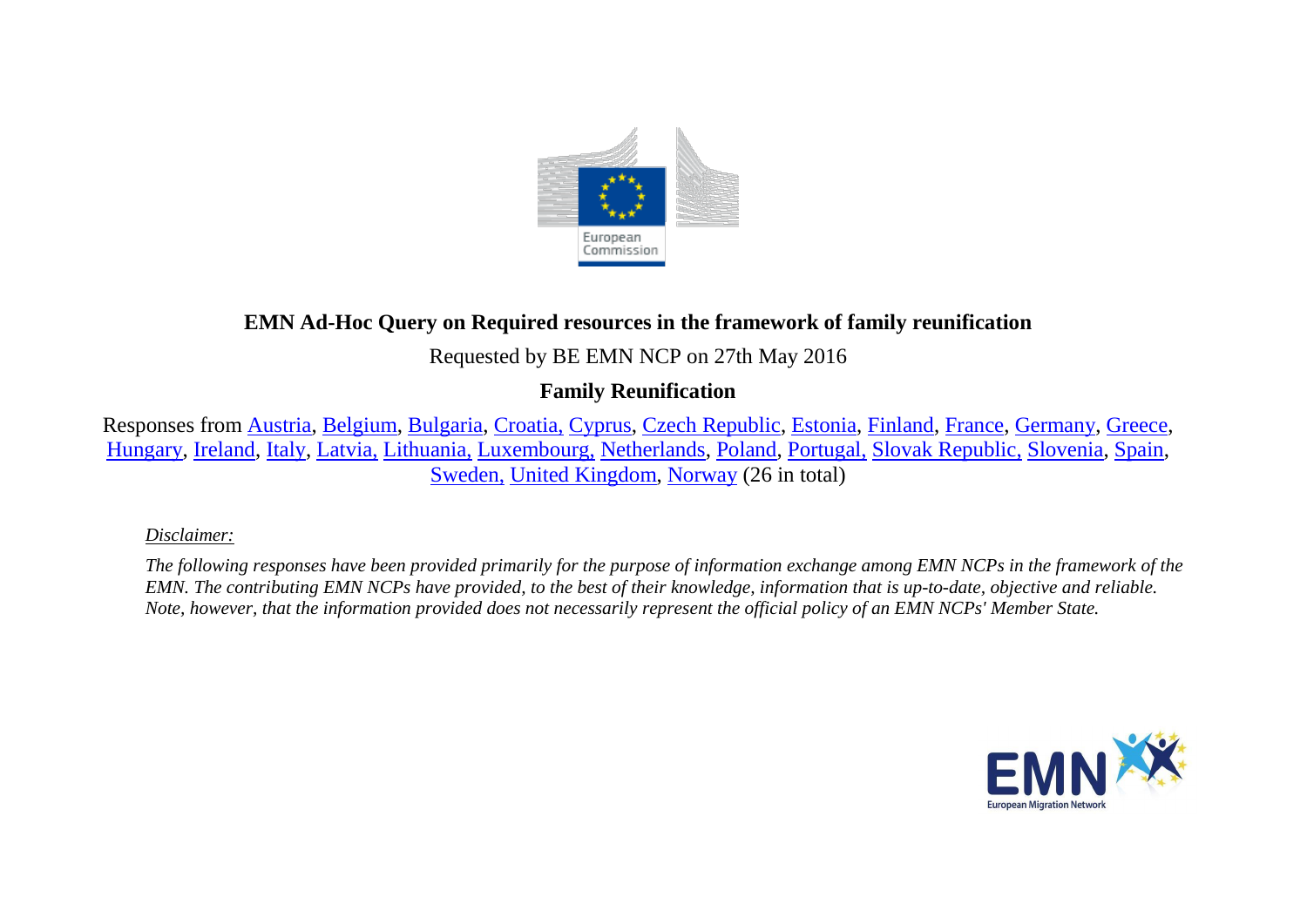#### **Background information:**

In the framework of the drafting of the Belgian Migration Code, the Belgian Contact Point of the European Migration Network is requested to provide an overview of the application of article 7 §1 (c) of Directive 2003/86/EC on the right to family reunification in the Member States and Norway.

### Article 7 §1 (c) states:

"When the application for family reunification is submitted, the Member State concerned may require the person who has submitted the application to provide evidence that the sponsor has stable and regular resources which are sufficient to maintain himself/herself and the members of his/her family, without recourse to the social assistance system of the Member State concerned. Member States shall evaluate these resources by reference to their nature and regularity and may take into account the level of minimum national wages and pensions as well as the number of family members."

Relevant information can also be found in the COMMUNICATION FROM THE COMMISSION TO THE EUROPEAN PARLIAMENT AND THE COUNCIL on guidance for application of Directive 2003/86/EC on the right to family reunification from 3 April 2014 and in cases C-356/11 and C-357/11, O. & S., 6 December 2012 of the Court of Justice of the EU.

### **Summary**

All the 26 (Member) States who responded to the ad-hoc query reported that they **impose a resource requirement in the framework of family** *reunification applications* by third country nationals (TCNs). Several (Member) States reported that exemptions from fulfilling this resources *requirement existed in certain cases or for certain categories of third country nationals. Some of the exemptions mentioned include – among others: when the sponsor is a refugee or has subsidiary protection status, provided the family was formed before arrival in the (Member) State (and if the application for family reunification was made within a specific time frame from the granting of the international protection status); when the sponsor is joined only by his/her minor children or the minor children of his/her partner; when persons receive either a disabled adult's allowance or a supplementary invalidity allowance, etc. The majority of (Member) States reported that they can take into account both the resources of the sponsor and the (possible) resources of the third-country national for whom a right of residence is sought. Among them, several (Member) States indicated that they ONLY take into account the resources of the TCN for whom a right of residence is sought in very specific cases. For example, Belgium only takes into account the resources of the other family members in case of an application for family reunification with a TCN who has long-term residence status in another Member State, provided that the family was already constituted in the other Member State. In Italy, this is only the case for a natural parent applying for family reunification with his/her minor child who is already lawfully residing in Italy with the other parent.* 

### **Questions**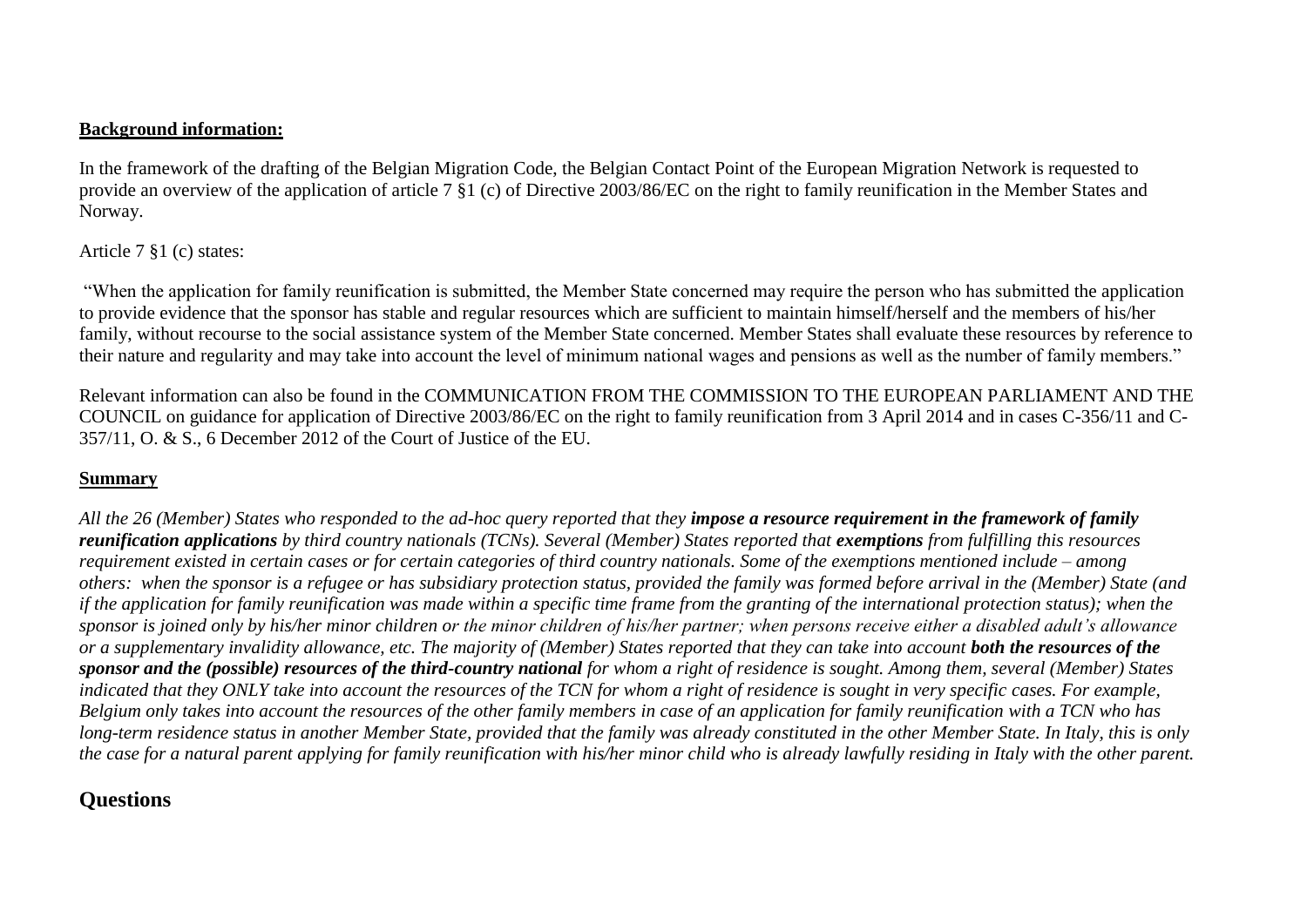- 1. Does your country have resource requirements in the framework of family reunification applications by third country nationals (stable and regular resources available at the moment of the application)? Yes/No
- 2. If yes, does your country only take into account the resources of the sponsor, or does it also take into account the (possible) resources of the third-country national for whom a right of residence is sought on the basis of family reunification? Yes/no

<span id="page-2-1"></span><span id="page-2-0"></span>

| Country        | Wider<br><b>Dissemination</b> | <b>Response</b>                                                                                                                                                                                                                                                                                                                                                                                                                                                                                                                                                                                                                                                                                                                                                                                                                                                                                                                                                                                                                                                                                                                                                                                                                                                                                                                                                                                                                                                                                                                                                                                                                                                                                                                                                     |
|----------------|-------------------------------|---------------------------------------------------------------------------------------------------------------------------------------------------------------------------------------------------------------------------------------------------------------------------------------------------------------------------------------------------------------------------------------------------------------------------------------------------------------------------------------------------------------------------------------------------------------------------------------------------------------------------------------------------------------------------------------------------------------------------------------------------------------------------------------------------------------------------------------------------------------------------------------------------------------------------------------------------------------------------------------------------------------------------------------------------------------------------------------------------------------------------------------------------------------------------------------------------------------------------------------------------------------------------------------------------------------------------------------------------------------------------------------------------------------------------------------------------------------------------------------------------------------------------------------------------------------------------------------------------------------------------------------------------------------------------------------------------------------------------------------------------------------------|
| <b>Austria</b> | Yes                           | 1. Yes. Source: Federal Ministry of the Interior.<br>2. Austria also takes into account the (potential) resources of the third-country national for whom a<br>residence title in the framework of family reunification is sought. Source: Federal Ministry of the Interior.                                                                                                                                                                                                                                                                                                                                                                                                                                                                                                                                                                                                                                                                                                                                                                                                                                                                                                                                                                                                                                                                                                                                                                                                                                                                                                                                                                                                                                                                                         |
| <b>Belgium</b> | Yes                           | 1. YES In the framework of family reunification with a third country national, the sponsor must - in<br>principle - have stable, regular and sufficient resources. These resources need to be equivalent to at least<br>120% of the social integration income (minimum means of livelihood). When evaluating the sponsor's<br>resources, the following elements are not taken into account : amounts from the supplementary social<br>assistance regimes (such as the integration income, family allowance supplement), financial social aid or<br>family allowances, professional insertion allowances and transition allowances. Unemployment benefits<br>can be taken into account provided that the sponsor proves that he/she is actively looking for a job. The<br>resources requirement does not need to be met in the following cases : - When the sponsor is joined only<br>by his/her minor children or the minor children of his/her spouse or partner; - When the family<br>reunification concerns the father /mother of an unaccompanied minor who has been granted refugee status<br>or subsidiary protection status ; - When the sponsor is a refugee or has subsidiary protection status, as long<br>as the family relationship existed prior to the entry into Belgium and the application for family<br>reunification is made within a year following the granting of the international protection status.<br>2. If the sponsor's resources are less than 120% of the social integration income, the Immigration Office<br>cannot automatically reject the application. The Immigration Office must examine applications on a case-<br>by-case basis, and determine the needs of the family, on the basis of which it will determine the means of |

#### **Responses**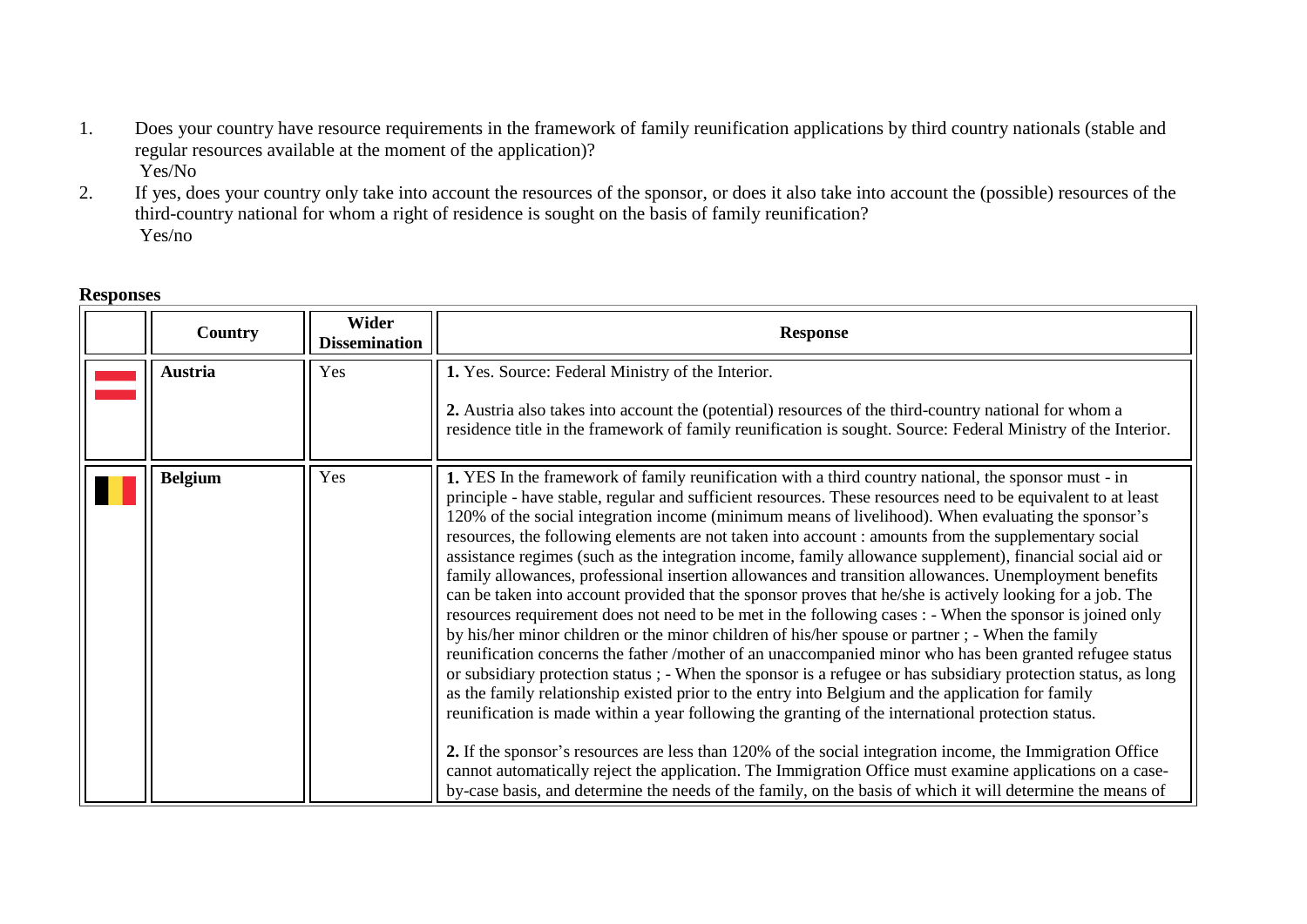<span id="page-3-3"></span><span id="page-3-2"></span><span id="page-3-1"></span><span id="page-3-0"></span>

|   |                       |     | subsistence the family requires to meet its needs and not become a burden for the authorities. Belgium only<br>takes into account the resources of the other family members in the framework of an application for family<br>reunification with a third country national who has long-term resident status in another Member State,<br>provided that the family was already constituted in the other Member State.                                                                                                                                                                                                                                                                                                                |
|---|-----------------------|-----|-----------------------------------------------------------------------------------------------------------------------------------------------------------------------------------------------------------------------------------------------------------------------------------------------------------------------------------------------------------------------------------------------------------------------------------------------------------------------------------------------------------------------------------------------------------------------------------------------------------------------------------------------------------------------------------------------------------------------------------|
|   | <b>Bulgaria</b>       | Yes | 1. Yes.<br>2. Yes, Bulgaria takes into account the resources of the sponsor only.                                                                                                                                                                                                                                                                                                                                                                                                                                                                                                                                                                                                                                                 |
|   | Croatia               | Yes | 1.1. Yes.<br>2. 2. Resources of both sponsor and third country national for whom a residence is applied in the<br>framework of the family reunification are taken into account (pursuant to the provisions of Book of<br>regulation on status and work of foreigners in the Republic of Croatia (Official Gazette, No 52/12, 81/13,<br>38/15), resources of the foreigner, his/her family member or the member of the same household can be<br>taken into account (pay checks, bank account, pension check, in some cases work contractâ€!). Also, the<br>minimum level of resources is set (2.750,00 kuna per month if it is the case of two-member family, and for<br>each additional member the amount is 500,00 kuna higher). |
| € | <b>Cyprus</b>         | Yes | 1. Yes<br>2. According to law, the sponsor needs to prove that he/she maintains stable and regular resources for<br>him/her and the family members, so that they will not bare any burden on the social welfare system.<br>However, in practice, in some very rare cases, when the family member can prove that he/she may provide<br>stable and regular resources, this can be examined on a case-by-case basis.                                                                                                                                                                                                                                                                                                                 |
|   | <b>Czech Republic</b> | Yes | 1. Yes.<br>2. The Czech Republic primarily takes into account the resources of the applicant (i. e. the third-country<br>national for whom a right of residence is sought on the basis of family reunification). The resources of the<br>sponsor are relevant if the applicant will after the reunification of the family live together with the sponsor<br>(their resources will therefore be jointly assessed). The reference amount used to assess whether the<br>resources referred to in article $7(1)(c)$ of Directive 2003/86/EC are sufficient is, according to our                                                                                                                                                       |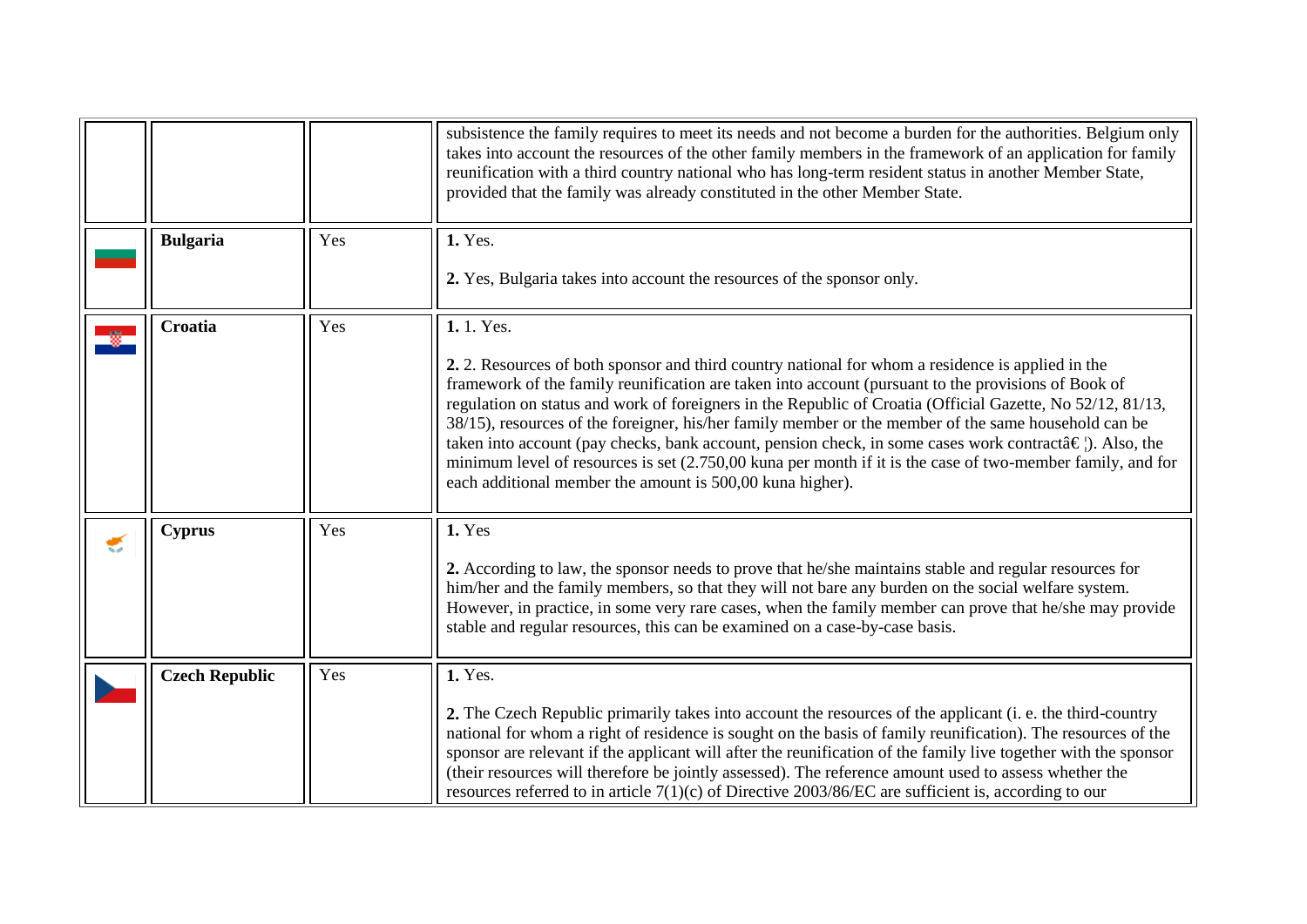<span id="page-4-1"></span><span id="page-4-0"></span>

|                |     | legislation, the amount of the aggregate monthly household income of the family after its reunification<br>which may not be lower than the sum amount of the living minimum of all family members and the highest<br>amount of standard accommodation costs specified by the special legal regulation (or the amount which a<br>foreign national can credibly prove as an amount of actual justified accommodation costs of the family). In<br>other words, the required aggregate monthly income for the purposes of the article $7(1)(c)$ of Directive<br>2003/86/EC is equal to the sum of all incomes of the applicant and his/her family, who will reside with him<br>in the territory of the Czech Republic. The resources available to the sponsor may therefore be considered<br>together with resources of the applicant provided that the sponsor is jointly assessed with the applicant and<br>will reside with him in the Czech Republic.                                                                                                                                                                                                                                                                                                                                                                                                                                                                                                                                                                                                                                                                                                                                     |
|----------------|-----|-------------------------------------------------------------------------------------------------------------------------------------------------------------------------------------------------------------------------------------------------------------------------------------------------------------------------------------------------------------------------------------------------------------------------------------------------------------------------------------------------------------------------------------------------------------------------------------------------------------------------------------------------------------------------------------------------------------------------------------------------------------------------------------------------------------------------------------------------------------------------------------------------------------------------------------------------------------------------------------------------------------------------------------------------------------------------------------------------------------------------------------------------------------------------------------------------------------------------------------------------------------------------------------------------------------------------------------------------------------------------------------------------------------------------------------------------------------------------------------------------------------------------------------------------------------------------------------------------------------------------------------------------------------------------------------------|
| <b>Estonia</b> | Yes | 1. Yes.<br>2. Income of sponsor and the applicant are taken into account. Sufficient legal income which would enable<br>an alien and the family members of an alien the subsistence in Estonia is one of the general conditions of<br>the issue of a temporary residence. Thus, if an alien applies to settle with his/her spouse who resides in<br>Estonia, his/her spouse is required to have permanent legal income that shall ensure the subsistence of the<br>family in Estonia, or the joint permanent legal income of the spouses shall ensure the subsistence of the<br>family in Estonia. The law also stipulates what is considered legal income. According to the Aliens Act §<br>9 legal income is lawfully earned remuneration for work, parental benefits, unemployment benefits,<br>income received from lawful business activities or property, pensions, scholarships, means of subsistence,<br>benefits paid by a foreign state and the subsistence ensured by family members earning legal income are<br>deemed to be legal income for the purposes of this Act. The maintenance ensured by a family member<br>includes: 1) maintenance of a minor child by a parent; 2) maintenance of an adult child by a parent if the<br>child due to health condition or disability is not able to cope independently; 3) maintenance of an adult<br>child or grandchild studying full time by a parent or grandparent; 4) maintenance by a spouse; 5)<br>maintenance of a parent or grandparent by an adult child or grandchild if the parent or grandparent is not<br>able to cope independently due to health condition or disability; 6) maintenance of a ward by a guardian. |
| <b>Finland</b> | Yes | 1. Pursuant to the Finnish Aliens Act, granting a residence permit requires that the applicant has secure<br>means of support sufficient to fund his or her stay in Finland, unless otherwise provided in the Act. A<br>person's means of support are considered secure if their stay in Finland is financed through gainful<br>employment, pursuit of a trade, pensions, property or income from other sources, so that the person cannot<br>be expected to become dependent on social assistance. Certain social benefits reduce the level of income                                                                                                                                                                                                                                                                                                                                                                                                                                                                                                                                                                                                                                                                                                                                                                                                                                                                                                                                                                                                                                                                                                                                    |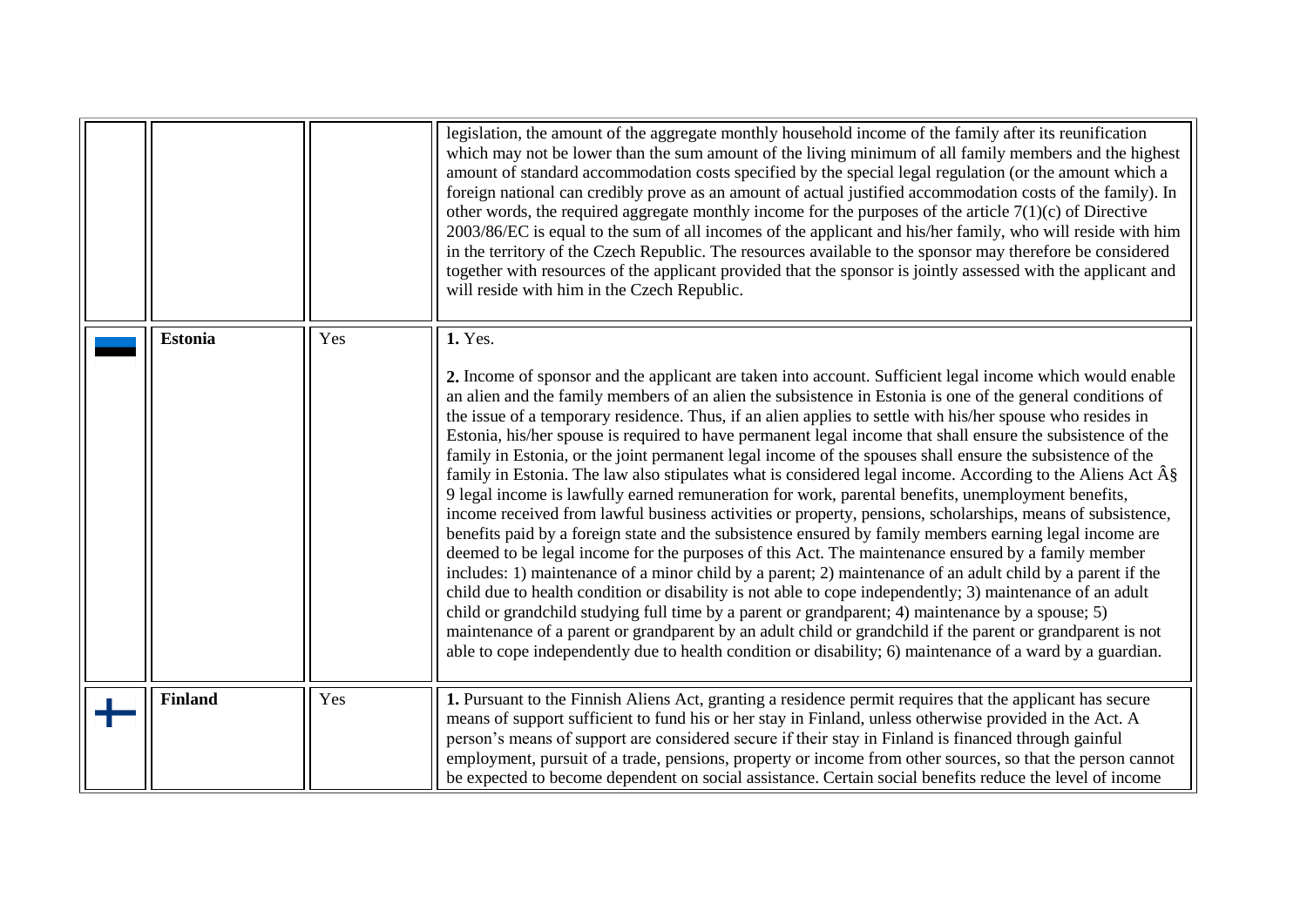<span id="page-5-0"></span>

|               |     | demanded. An exception may also be made to the income requirement if there is a very pressing reason for<br>it or if the interests of the child demand it.<br>A secure income is not required from:<br>• family members of a Finnish citizen and family members' minor unmarried children<br>· other close relatives of a Finnish citizen<br>• family members of a recipient of international protection, if the family has been formed be-fore the<br>sponsor arrived in Finland<br>• other close relatives of a recipient of international protection.<br>According to a current government proposal, in the future secure means of support would also be required<br>of family members of a person who has been granted subsidiary (or humanitarian) protection even when<br>the family has been formed prior to the sponsor's arrival to Finland, with the exception of cases where the<br>sponsor has been granted asylum and the application has been submitted within three months from the<br>service of the sponsor's positive decision.<br>N.B./4.7.2016: The above-mentioned amendments to family reunification criteria came into force 1st July<br>2016. (see supporting document)<br>2. Yes. In family reunification cases where sufficient resources are required, the possible income of the<br>applicant is taken into account (e.g. income, capital/property or pensions). |
|---------------|-----|----------------------------------------------------------------------------------------------------------------------------------------------------------------------------------------------------------------------------------------------------------------------------------------------------------------------------------------------------------------------------------------------------------------------------------------------------------------------------------------------------------------------------------------------------------------------------------------------------------------------------------------------------------------------------------------------------------------------------------------------------------------------------------------------------------------------------------------------------------------------------------------------------------------------------------------------------------------------------------------------------------------------------------------------------------------------------------------------------------------------------------------------------------------------------------------------------------------------------------------------------------------------------------------------------------------------------------------------------------------------------------------------|
| <b>France</b> | Yes | 1. Legally residing third-country nationals (regroupement familial):<br>According to Article L.411-5 1° of the Code on Entry and Residence of Foreigners and Right of Asylum<br>(Code de l'entrée et du séjour des étrangers et du droit d'asile, CESEDA), the right to family reunification<br>may be refused if, inter alia, the sponsor cannot prove that he/she has "stable and sufficient resources" to<br>support his/her family. As stipulated by Article L. 411-5 1° of CESEDA both the resources of the sponsor<br>and of the spouse are taken into account. The resources have to finance the family's budget in a stable way.                                                                                                                                                                                                                                                                                                                                                                                                                                                                                                                                                                                                                                                                                                                                                     |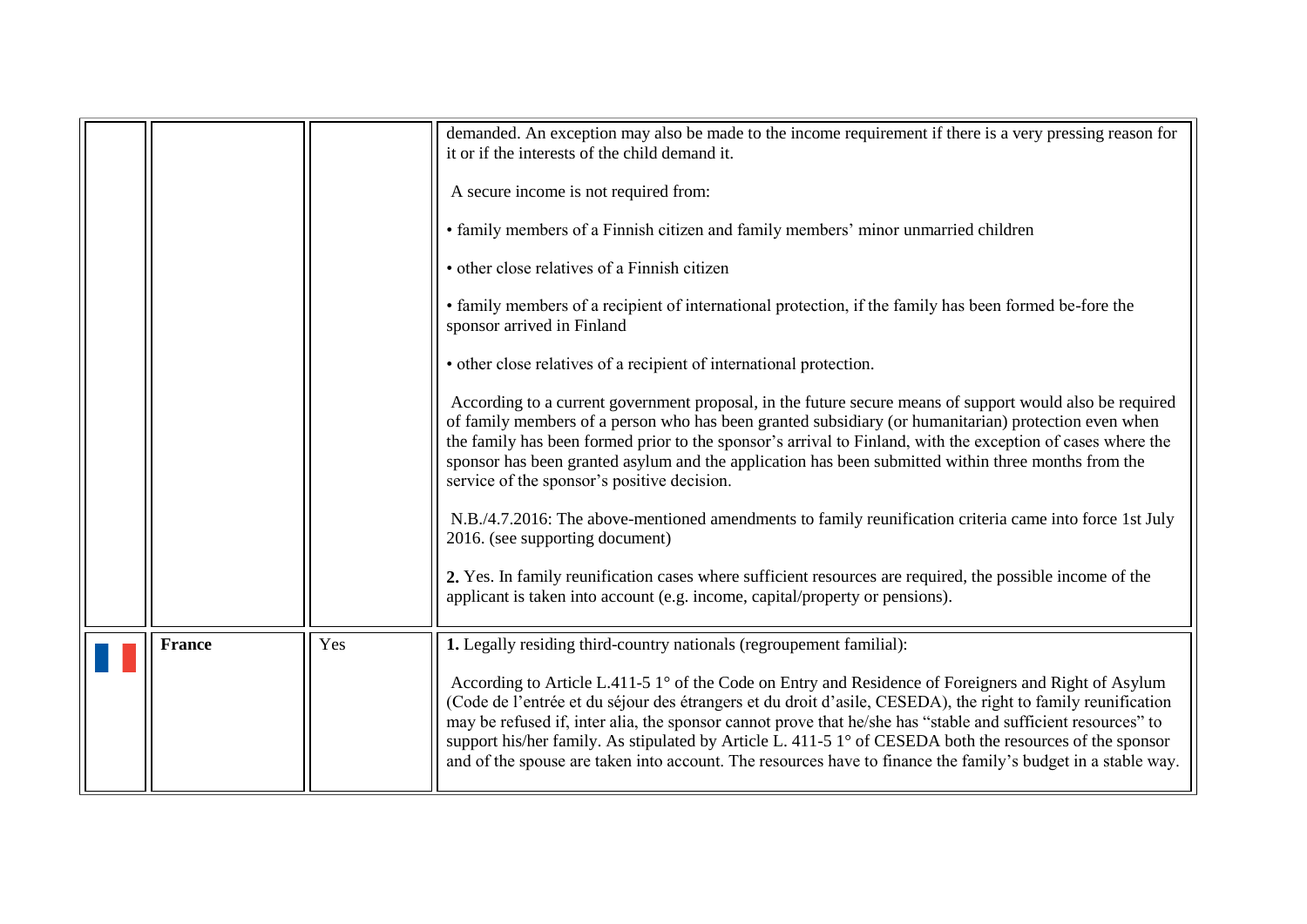<span id="page-6-1"></span><span id="page-6-0"></span>

|            |                |     | French legislation requires "stable and sufficient resources" at the time when the application is submitted<br>and also for a time period of 12 months prior to the application. The prospect of the family budget's<br>stability is subject of the evaluation. According to Article L.411-4 of CESEDA the required resources of<br>the couple have to be at least equal to the minimum wage (SMIC) and at the most increased of a fifth of the<br>minimum wage depending on the family size. However, family allowances and certain welfare aids are<br>explicitly excluded.<br>Article L.411-5 1° of CESEDA governs that persons that receive either a disabled adults' allowance or a<br>supplementary invalidity allowance are exempted from the resource requirement. The same applies to<br>sponsors older than 65 years who have resided regularly in France since at least 25 years, who apply for<br>family reunification with his/her spouse and can prove that they have been married for at least 10 years.<br>Refugees, beneficiaries of subsidiary protection, stateless persons (réunification familiale):<br>Pursuant to Article L. 752-1 of CESEDA family reunification of refugees, beneficiaries of subsidiary<br>protection or stateless persons is not subject to resource requirements.<br>2. N/a |
|------------|----------------|-----|-------------------------------------------------------------------------------------------------------------------------------------------------------------------------------------------------------------------------------------------------------------------------------------------------------------------------------------------------------------------------------------------------------------------------------------------------------------------------------------------------------------------------------------------------------------------------------------------------------------------------------------------------------------------------------------------------------------------------------------------------------------------------------------------------------------------------------------------------------------------------------------------------------------------------------------------------------------------------------------------------------------------------------------------------------------------------------------------------------------------------------------------------------------------------------------------------------------------------------------------------------------------------------------------------------------------------|
|            | <b>Germany</b> | Yes | 1. Yes<br>2. Yes                                                                                                                                                                                                                                                                                                                                                                                                                                                                                                                                                                                                                                                                                                                                                                                                                                                                                                                                                                                                                                                                                                                                                                                                                                                                                                        |
| <u> 12</u> | <b>Greece</b>  | Yes | <b>1. YES</b><br>2. According to law, only the resources of the sponsor can be taken into account. He/she must proof that<br>his/her personal income is stabel, regular and sufficient to cover their needs and their family and is earned<br>without recourse to the country's social assistance system. This income cannot be lower than the annual<br>income of an employee on minimum wage, pursuant to national laws, increased by 20% for the spouse and<br>15% for each child. The 15% increase for each child is not required if both spouses reside lawfully in<br>Greece.                                                                                                                                                                                                                                                                                                                                                                                                                                                                                                                                                                                                                                                                                                                                     |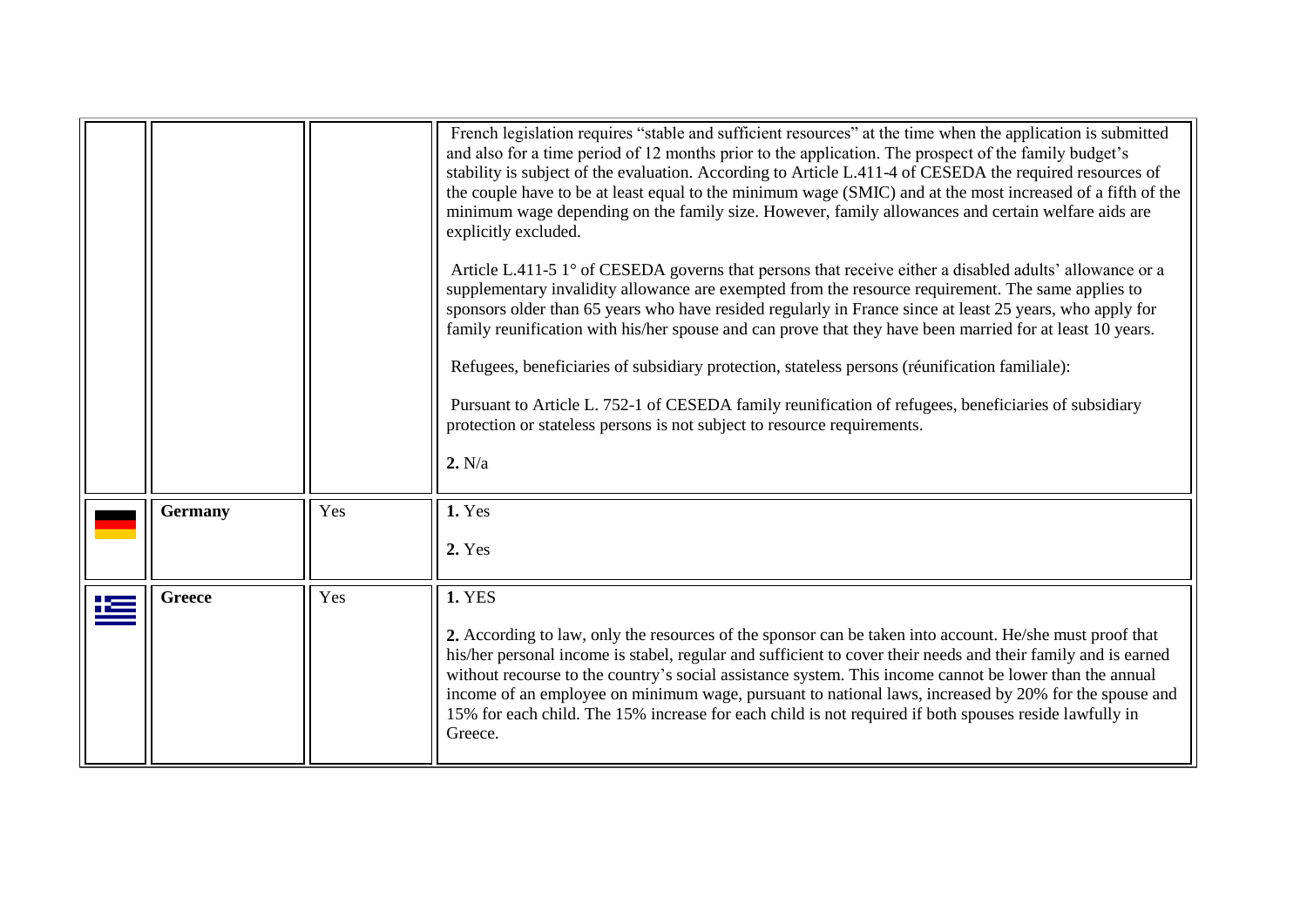<span id="page-7-4"></span><span id="page-7-3"></span><span id="page-7-2"></span><span id="page-7-1"></span><span id="page-7-0"></span>

| <b>Hungary</b> | Yes            | 1. Yes, but without setting out a minimum level of resources.                                                                                                                                                                                                                                                                                                                                                                                                                                                                                                                                                                                                                                                                                                                                                                                                                                                                                                                                                                                                                                                                                                                                                                                                                                                                                                                           |
|----------------|----------------|-----------------------------------------------------------------------------------------------------------------------------------------------------------------------------------------------------------------------------------------------------------------------------------------------------------------------------------------------------------------------------------------------------------------------------------------------------------------------------------------------------------------------------------------------------------------------------------------------------------------------------------------------------------------------------------------------------------------------------------------------------------------------------------------------------------------------------------------------------------------------------------------------------------------------------------------------------------------------------------------------------------------------------------------------------------------------------------------------------------------------------------------------------------------------------------------------------------------------------------------------------------------------------------------------------------------------------------------------------------------------------------------|
|                |                | 2. No, we also take into account all the available resources of the whole family.                                                                                                                                                                                                                                                                                                                                                                                                                                                                                                                                                                                                                                                                                                                                                                                                                                                                                                                                                                                                                                                                                                                                                                                                                                                                                                       |
| <b>Ireland</b> | N <sub>o</sub> | This EMN NCP has provided a response to the requesting EMN NCP. However, they have requested that it<br>is not disseminated further.                                                                                                                                                                                                                                                                                                                                                                                                                                                                                                                                                                                                                                                                                                                                                                                                                                                                                                                                                                                                                                                                                                                                                                                                                                                    |
| <b>Italy</b>   | Yes            | 1. Yes. Under Article 29(3)(d) of the Consolidated Act on Immigration, a foreign national lawfully residing<br>in Italy who applies for family reunification should, inter alia, prove that he or she has a minimum income<br>that is not lower than the amount of the Italian yearly social allowance, increased by 50% for each family<br>member to be reunified with. In 2016, the "social allowance" amounts to $\epsilon$ 5, 824.91 a year. Therefore,<br>under Article 29, for 1 family member to be reunified with, a foreign national has to prove he or she has an<br>yearly income of $\epsilon$ 8,737.50; for 2 family members, of $\epsilon$ 11,650.00; for 3 family members, of $\epsilon$ . 14,562.50;<br>and so on and so forth.<br>2. As a rule of thumb, these rules on family reunification provide for these income requirements to be met<br>only by the foreign national living in Italy and not for the family member to be reunited with. The only<br>exception is provided under Article 29(5) of the Consolidated Act on Immigration, establishing a natural<br>parent who meets income requirements is allowed entry for family reunification with one's minor child<br>who is already lawfully in Italy with the other parent. In this case, the application may be submitted when<br>the income requirements are met by the parent who is already in Italy. |
| Latvia         | Yes            | 1. Yes<br>2. Resources of both family members are taken into account. In case of the family-member who applies for<br>the residence permit, it is usually the bank account, in case of sponsor $\hat{a} \in \mathcal{C}$ work contract or bank account.<br>Very often all these sources of income shall be combined in order to prove the necessary amount.                                                                                                                                                                                                                                                                                                                                                                                                                                                                                                                                                                                                                                                                                                                                                                                                                                                                                                                                                                                                                             |
| Lithuania      | Yes            | 1. Yes. A residence permit in Lithuania may be issued or renewed to an alien (third country national) if the<br>alien has sufficient means of subsistence and/or receives regular income which is sufficient for his stay in<br>Lithuania or the person whom s/he joins by virtue of family reunification ensures that his/her family<br>member fulfils this condition in accordance with the procedure laid down by legal acts. The said condition<br>shall not apply to the family members of an alien who has been granted asylum in Lithuania, who have,                                                                                                                                                                                                                                                                                                                                                                                                                                                                                                                                                                                                                                                                                                                                                                                                                            |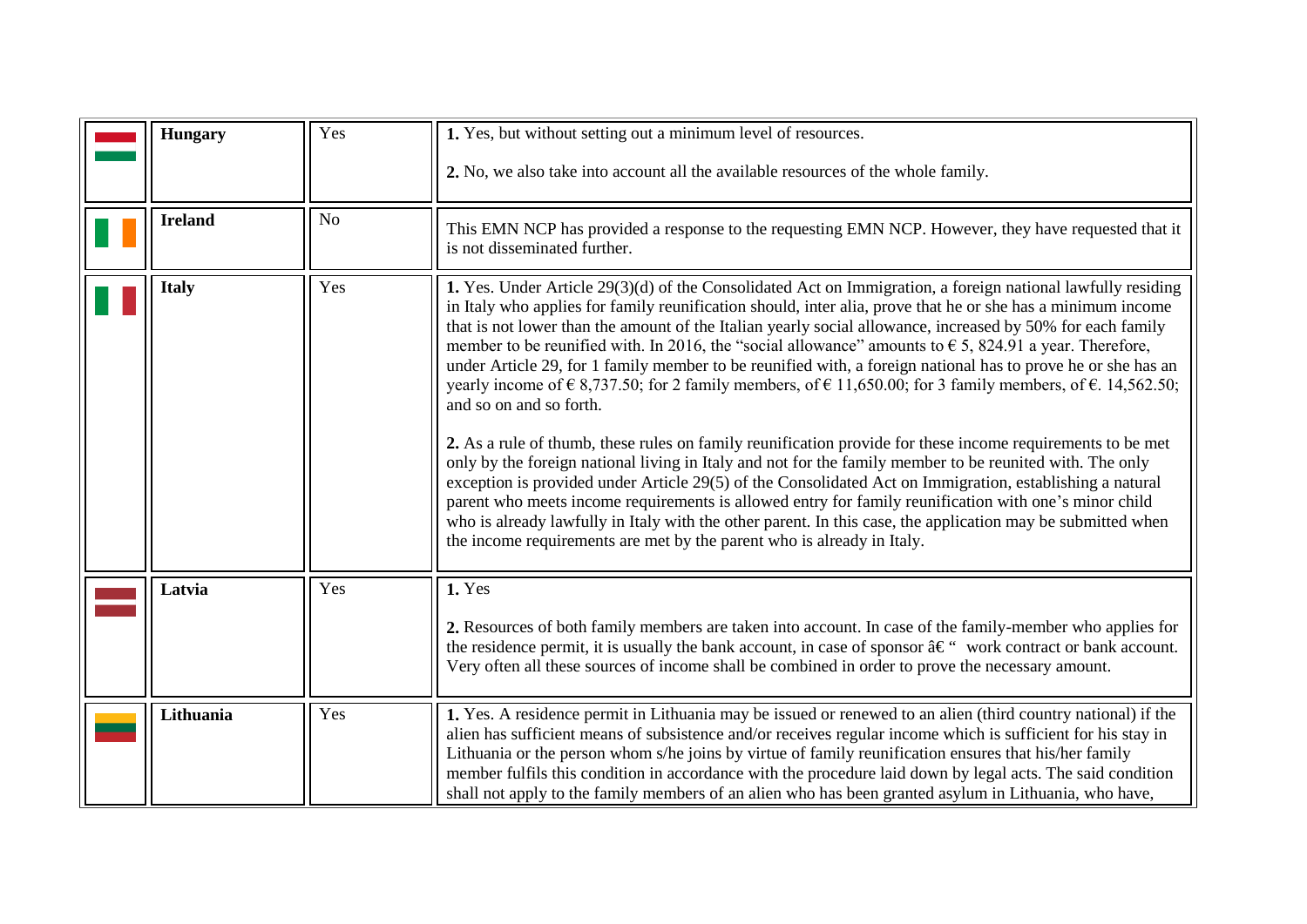<span id="page-8-3"></span><span id="page-8-2"></span><span id="page-8-1"></span><span id="page-8-0"></span>

|   |                    |     | within three months after the granting of asylum in Lithuania, applied for the issue of a residence permit by<br>virtue of family reunification, as well as to an alien who, according to the Law of the Republic of Lithuania<br>on Citizenship, has the right to restore the citizenship of the Republic of Lithuania or is of Lithuanian<br>descent.<br>2. Yes. An alien must submit a document confirming that s/he has enough funds and (or) receives regular<br>income in order to live in Lithuania. When the alien is supported by a family member, the obligation of the<br>family member to support the alien must be submitted, as well as a document confirming that the family<br>member has enough funds and (or) receives regular income for himself or herself and the alien to live in<br>Lithuania. |
|---|--------------------|-----|-----------------------------------------------------------------------------------------------------------------------------------------------------------------------------------------------------------------------------------------------------------------------------------------------------------------------------------------------------------------------------------------------------------------------------------------------------------------------------------------------------------------------------------------------------------------------------------------------------------------------------------------------------------------------------------------------------------------------------------------------------------------------------------------------------------------------|
|   | Luxembourg         | Yes | 1. Yes.<br>2. Only the resources of the sponsor can be taken into account. He/she must bring proof that he/she<br>disposes of regular, stable and sufficient resources to cover his/hers own needs as well as those of his<br>dependent family members without having recourse to the social aid system. The level of the resources is<br>appreciated by reference to the monthly average rate of the social minimum salary of a non qualified<br>worker during a period over 12 months. (The social minimum salary in Luxembourg is currently 1922,96<br>Euro per month and revised regularly).                                                                                                                                                                                                                      |
|   | <b>Netherlands</b> | Yes | 1. Yes<br>2. In the Netherlands only the resources of the sponsor are taken into account.                                                                                                                                                                                                                                                                                                                                                                                                                                                                                                                                                                                                                                                                                                                             |
|   | Poland             | Yes | 1. Yes<br>2. Yes                                                                                                                                                                                                                                                                                                                                                                                                                                                                                                                                                                                                                                                                                                                                                                                                      |
| ۰ | Portugal           | Yes | 1. Yes.<br>2. Portugal takes into account both cases mentioned.                                                                                                                                                                                                                                                                                                                                                                                                                                                                                                                                                                                                                                                                                                                                                       |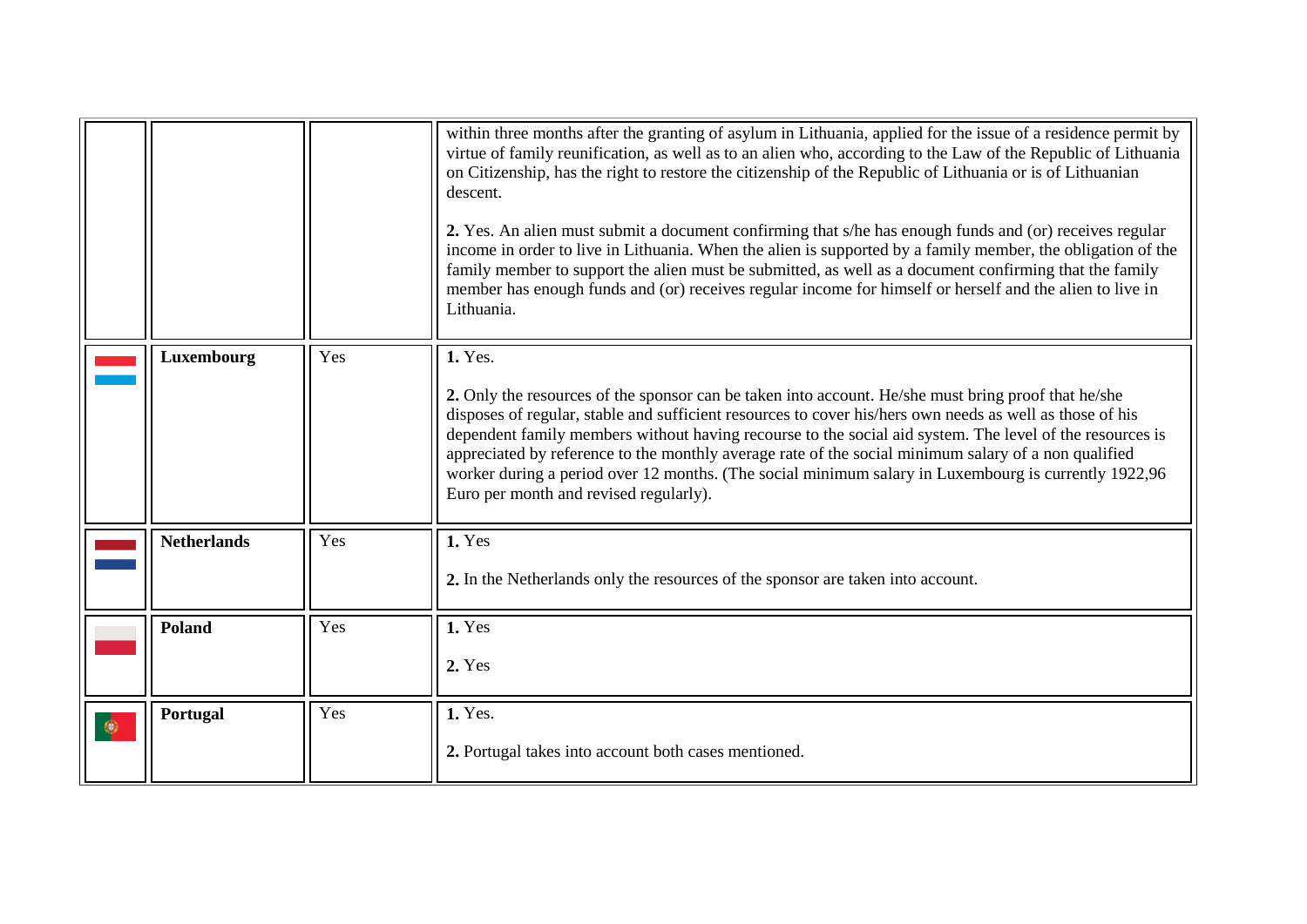<span id="page-9-3"></span><span id="page-9-2"></span><span id="page-9-1"></span><span id="page-9-0"></span>

| <b>Slovak Republic</b> | Yes | 1. Yes                                                                                                                                                                                                                                                                                                                                                                                                                                                                                                                                                                                                                                                                                                                                                                                                                                                                                                                                                                                                                                                                          |
|------------------------|-----|---------------------------------------------------------------------------------------------------------------------------------------------------------------------------------------------------------------------------------------------------------------------------------------------------------------------------------------------------------------------------------------------------------------------------------------------------------------------------------------------------------------------------------------------------------------------------------------------------------------------------------------------------------------------------------------------------------------------------------------------------------------------------------------------------------------------------------------------------------------------------------------------------------------------------------------------------------------------------------------------------------------------------------------------------------------------------------|
|                        |     | 2. In case of temporary residence permit for the purpose of family reunification, only the resources of the<br>sponsor are taken into account. Only in case of application for permanent residence for five years when the<br>reason is family reunification with a Slovak citizen, the resources of a third country national applying for<br>the residence can be taken into account.                                                                                                                                                                                                                                                                                                                                                                                                                                                                                                                                                                                                                                                                                          |
| Slovenia               | Yes | 1. Yes.<br>2. Yes. In order to meet the requirement of sufficient means of subsistence, the alien may provide evidence<br>of the assets earned by himself, his employment or insurance rights, income related to property, income<br>from capital and from other sources, or of the support of people who are obliged to maintain him, a<br>scholarship, income to which they are entitled based on the law on family income and income to which<br>they are entitled on the basis of the act regulating the enforcement of rights to public funds, and with means<br>on an account open at a bank or savings bank in the Republic of Slovenia or abroad. An alien can prove the<br>fulfilment of the condition of sufficient means of subsistence with means provided by himself with work,<br>the rights deriving from work or insurance, income from property or capital and other sources, or with the<br>aid of those who are obliged to maintain the alien, a scholarship or means on an account open at a bank or<br>savings bank in the Republic of Slovenia or abroad. |
| <b>Spain</b>           | Yes | 1. Yes<br>2. Current legislation in Spain states that a foreigner applying for a residence permit for the purpose of<br>family reunification, must provide along with the application, the documents proving the availability of<br>sufficient economic means to meet the family needs, including health care if it is not covered by Social<br>Security. For this purpose, earnings from social assistance are not computable, but revenues from the<br>sponsor's spouse or couple are admissible, as well as from other first-degree relative, with resident status in<br>Spain and living with him/her.                                                                                                                                                                                                                                                                                                                                                                                                                                                                      |
| <b>Sweden</b>          | Yes | 1. Yes, the sponsor must be able to support him- or herself and the family that is applying for family<br>reunification. The sponsor must also have an accommodation of sufficient size and standard for the family.<br>There are certain exceptions concerning the group who resource requirements are applicable to but this is                                                                                                                                                                                                                                                                                                                                                                                                                                                                                                                                                                                                                                                                                                                                               |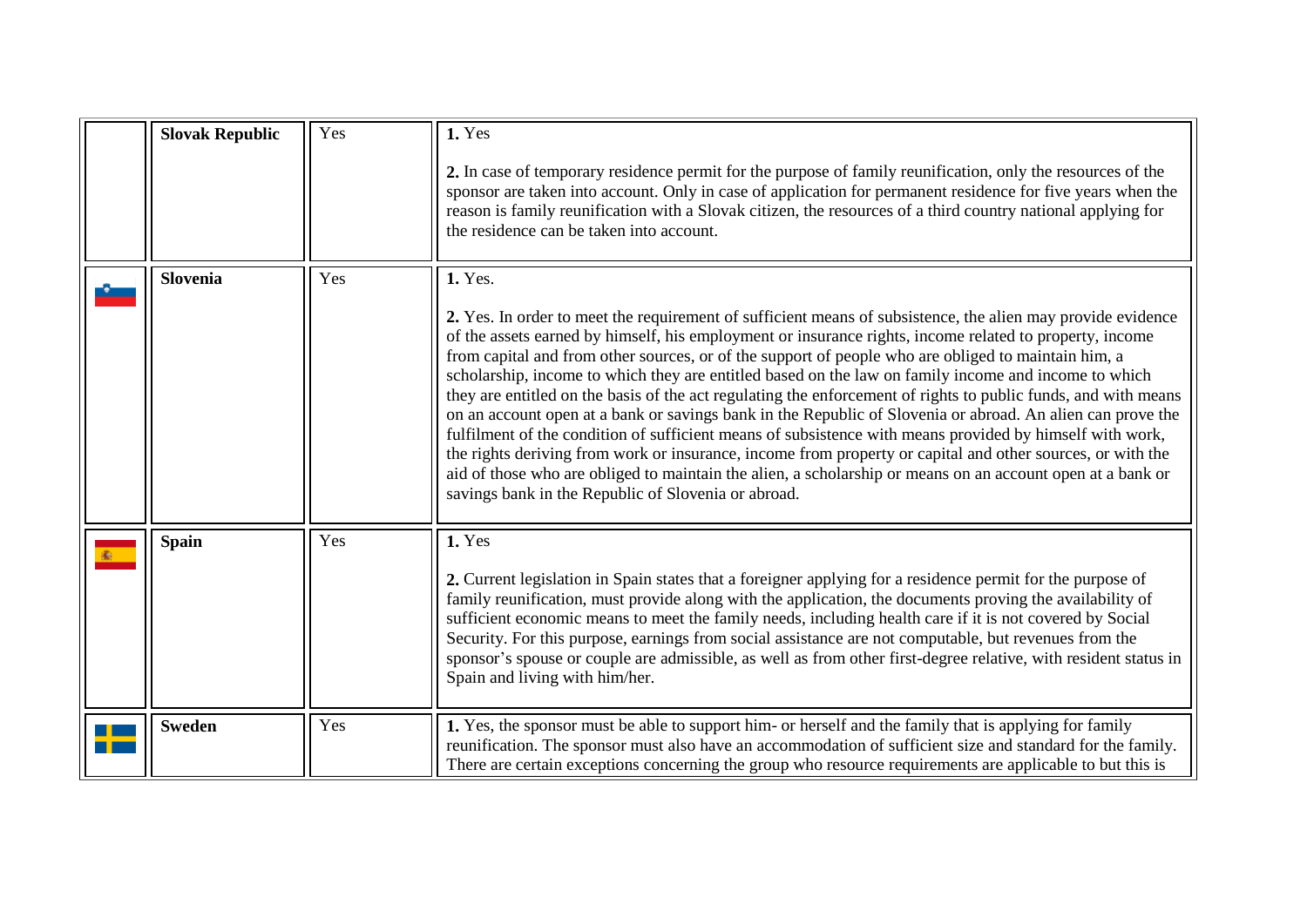<span id="page-10-0"></span>

|        |                       |     | subject to change in a new law expected to come into force on the 20 July 2016. The main change is that<br>the resource requirements will apply to more groups of migrants than before.<br>2. It is only the resources of the sponsor that is considered.                                                                                                                                                                                                                                                                                                                                                                                                                                                                                                                                                                                                                                                                                                                                                                                                                                                                                                                                                                                                                                                                                                                                                                                                                                                                                                                                                                                                                                                                                                                                                                                                                                                                                                                                                                                                                                                                                                                                                                                                                      |
|--------|-----------------------|-----|--------------------------------------------------------------------------------------------------------------------------------------------------------------------------------------------------------------------------------------------------------------------------------------------------------------------------------------------------------------------------------------------------------------------------------------------------------------------------------------------------------------------------------------------------------------------------------------------------------------------------------------------------------------------------------------------------------------------------------------------------------------------------------------------------------------------------------------------------------------------------------------------------------------------------------------------------------------------------------------------------------------------------------------------------------------------------------------------------------------------------------------------------------------------------------------------------------------------------------------------------------------------------------------------------------------------------------------------------------------------------------------------------------------------------------------------------------------------------------------------------------------------------------------------------------------------------------------------------------------------------------------------------------------------------------------------------------------------------------------------------------------------------------------------------------------------------------------------------------------------------------------------------------------------------------------------------------------------------------------------------------------------------------------------------------------------------------------------------------------------------------------------------------------------------------------------------------------------------------------------------------------------------------|
| $\geq$ | <b>United Kingdom</b> | Yes | 1. Yes<br>2. The specific resources required for a successful family reunification/visa application will depend on the<br>visa route that the applicant takes and how many family members are seeking to join their sponsor. The<br>visa route will also determine whether these requirements must solely be met by the sponsor or whether the<br>family member seeking to join the sponsor can also contribute.<br>To join a family member with refugee status or humanitarian protection (family reunion/reunification):<br>Individuals granted asylum or five years' humanitarian protection (but not yet a British citizen) may apply<br>to be joined by their pre-flight partner or children under Part 11 of the Immigration Rules. No financial<br>resources are required of either party via this route.<br>To join a family member currently working in the UK:<br>Family members (dependants) of individuals working in the UK may apply to join their partner or parent<br>(if the dependent is under 18) if their sponsor has a temporary working visa under the points-based system<br>and is from a country outside the European Economic Area (EEA). Individuals applying to join their<br>family via this route must ensure that they, or their sponsor, have sufficient financial resources. The<br>amount of resources necessary for a successful application depends on the specific working visa held by<br>the sponsor and the number of dependents seeking to join their sponsor. Further details of the exact<br>resources necessary under each Tier of the points-based system can be found at:<br>https://www.gov.uk/remain-in-uk-family/exceptions<br>To join a family member permanently settled in the UK:<br>An individual may apply for a 'family of a settled person' visa if their partner or family member is a<br>British citizen or is settled in the UK, is in the UK with limited leave as a refugee or with humanitarian<br>protection (where the family member cannot seek to enter under Part 11 of the Immigration Rules). If the<br>individual is planning to join their partner in the UK via this route then they must meet a minimum income<br>requirement and evidence they have a gross annual income of at least:<br>• £18,600 |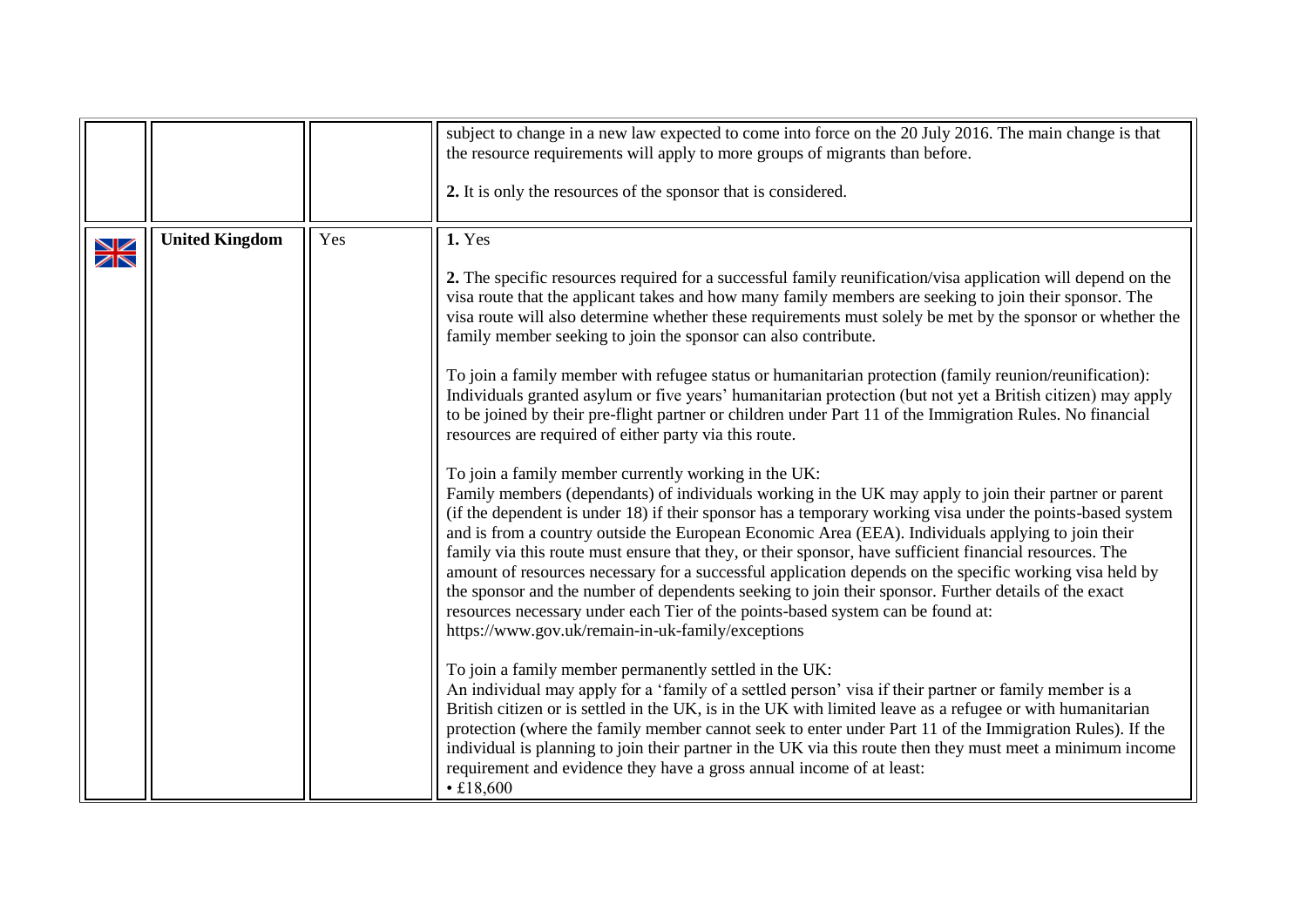<span id="page-11-0"></span>

|               |     | • £22,400 for a partner and first child                                                                                                                                                                                                                                                                                                                                                                                                                                                                                                                                                                                                                                                                                                                                                                                                                                                                                                                                                                                                                                                                                                                                                                                                                                                                                                                    |
|---------------|-----|------------------------------------------------------------------------------------------------------------------------------------------------------------------------------------------------------------------------------------------------------------------------------------------------------------------------------------------------------------------------------------------------------------------------------------------------------------------------------------------------------------------------------------------------------------------------------------------------------------------------------------------------------------------------------------------------------------------------------------------------------------------------------------------------------------------------------------------------------------------------------------------------------------------------------------------------------------------------------------------------------------------------------------------------------------------------------------------------------------------------------------------------------------------------------------------------------------------------------------------------------------------------------------------------------------------------------------------------------------|
|               |     | • £2,400 per year (before tax) for each additional child.                                                                                                                                                                                                                                                                                                                                                                                                                                                                                                                                                                                                                                                                                                                                                                                                                                                                                                                                                                                                                                                                                                                                                                                                                                                                                                  |
|               |     | The minimum income requirement can be met through gross annual income alone or in combination with<br>savings of £16,000 with additional savings of an amount equivalent to 2.5 times the amount which is the<br>difference between the gross annual income and the total amount needed to meet the relevant minimum<br>income requirement. Income from specified employment or self-employment must be from the partner and<br>not the applicant in entry clearance applications.<br>Where the applicant's partner is in receipt of a specified disability benefit or allowance, they are exempt<br>from the minimum income requirement and must instead meet a maintenance requirement proving they are<br>able to maintain and accommodate themselves and any dependants adequately in the UK without recourse<br>to public funds. Further details on the financial requirements can be found on GOV.UK by searching for<br>Appendix FM 1.7 and Appendix FM 1.7.a Financial Requirement here: www.homeoffice.gov.uk.<br>An applicant does not have to meet the minimum income requirement if they are coming to the UK to look<br>after a child under 18 years of age or they are coming to the UK themselves to be cared for. Other specific<br>criteria for the 'family of a settled person' visa can be found at: https://www.gov.uk/join-family-in- |
|               |     | uk/eligibility<br>Additional information on the requirements of the family Immigration Rules can be found in Appendix FM<br>and Appendix FM-SE to the Immigration Rules here: https://www.gov.uk/guidance/immigration-rules.                                                                                                                                                                                                                                                                                                                                                                                                                                                                                                                                                                                                                                                                                                                                                                                                                                                                                                                                                                                                                                                                                                                               |
|               |     |                                                                                                                                                                                                                                                                                                                                                                                                                                                                                                                                                                                                                                                                                                                                                                                                                                                                                                                                                                                                                                                                                                                                                                                                                                                                                                                                                            |
| <b>Norway</b> | Yes | 1. YES.                                                                                                                                                                                                                                                                                                                                                                                                                                                                                                                                                                                                                                                                                                                                                                                                                                                                                                                                                                                                                                                                                                                                                                                                                                                                                                                                                    |
|               |     | 2. We can give you a couple of examples here regarding TCN: *If the reference person is a student and has<br>successfully completed a full-time study program at an approved college, in the last tax year or study year,<br>he/she must have a total income of at least NOK 252 472 (27,200 Euro) per year, pre-tax. The reference<br>person's income can for example be student loans, grants, income from employment or a combination of<br>these. If the reference person is going to continue his/her studies, and both are at least 23 years old, and the<br>applicant has a job offer in Norway, the applicant's income can be included in order to meet the<br>requirement. **If the reference person is working, the required income is 305 200 NOK (33,000 Euro). If<br>the applicant is already in lawful employment in Norway, the applicant's income can be included in order<br>to meet the requirement. The Norwegian Directorate of Immigration has recently revised our website and it<br>provides vast details regarding this matter (and all other immigration applications). You can go to this link:<br>https://www.udi.no/en/want-to-apply/family-immigration/family-immigration-with-norwegian-or-nordic-                                                                                                                           |